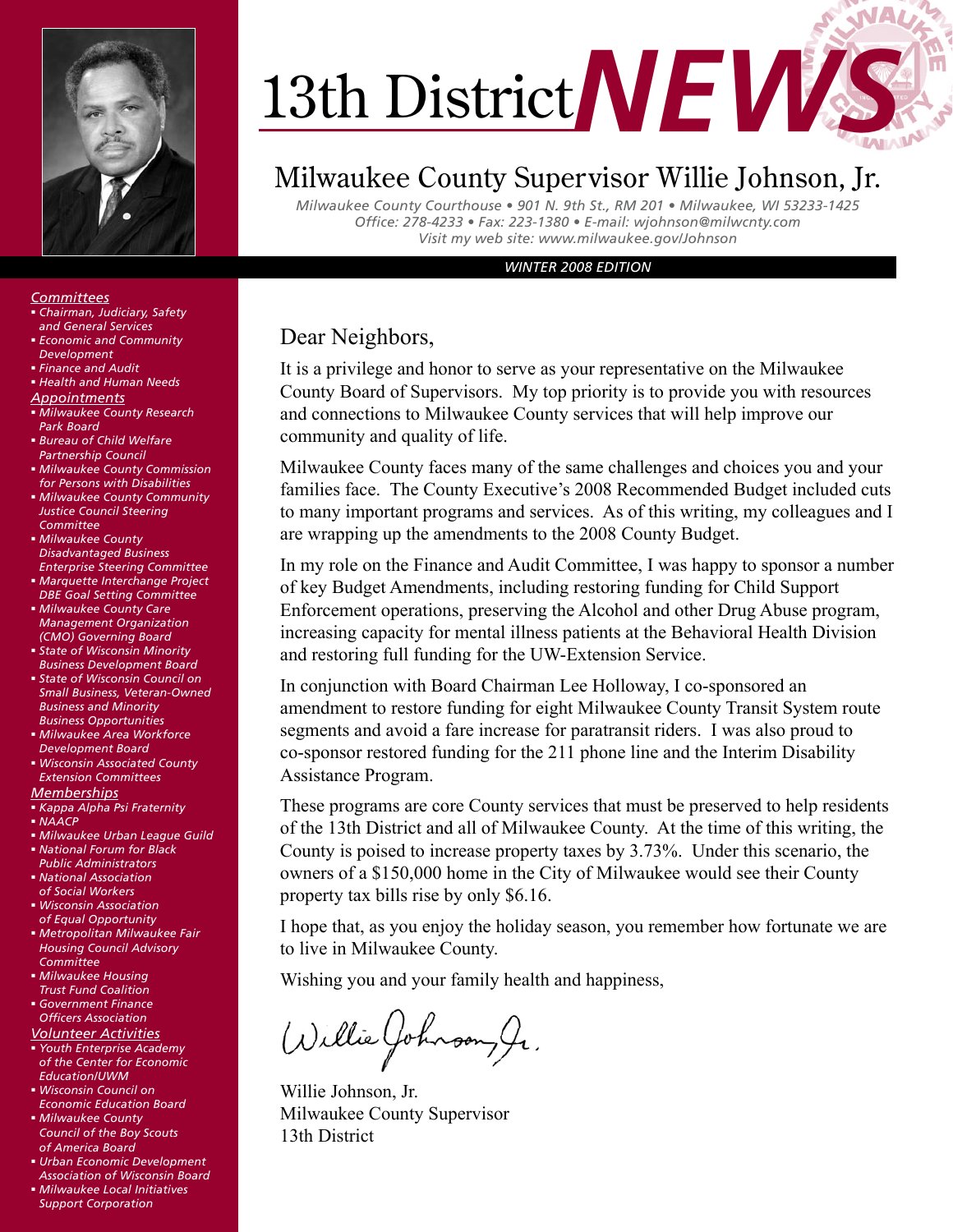

*Supervisor Johnson with the All Saints Church Children's Choir at Gordon Park in August.*

#### **Pension Resolution**

In September, Supervisor Johnson cosponsored a resolution addressing certain pensions that were processed in an inappropriate manner by past members of the Milwaukee County Pension Board.

You may have recently read articles in the local media of problems with the way certain pension buy-backs and buy-ins and were inappropriately approved for a number of Milwaukee County retirees. The resolution calls for a review and investigation into all pension benefits within Milwaukee County.

The item passed the County Board in September and also directs the Corporation Counsel and the Director of Employee Benefits to work with the Pension Board in its review. They must report back to the County Board with their findings.

The taxpayers of Milwaukee County deserve proper administration of all benefits provided to County employees and retirees.

### **The Community Emergency Response Team (CERT)**

In cooperation with Wisconsin Emergency Management, Milwaukee County sponsors the Community Emergency Response Team (CERT) to help train people to be better prepared for emergency situations in their communities. The Milwaukee County Emergency Management Director is Carl W. Stenbol. Loleta "Lisa" Sherman is the Emergency Management Coordinator/SARA Planner.

Following a major disaster, first responders will not be able to immediately reach all of the community members requiring their services. When responders are not available, CERTs can assist by reducing immediate dangers, establishing command posts and treatment areas in the immediate area, and maintaining communications with responders.

The CERT course is taught in the community by trained first responders who have completed a CERT Train-the-Trainer course. Training is generally taught in a series of seven three-hour sessions with a minimum of 30 participants. CERTs are trained to prepare for hazards, extinguish small fires, identify hazardous materials and situations, and understand the psychological impact of disasters.

CERTs have proven themselves to be an active and vital part of their communities' preparedness and response capability. CERTs have been used to distribute and install smoke alarms and batteries for the elderly and disabled, assist with evacuations and traffic control, promote community awareness of potential hazards, staff special events and parades, and act as victims in training exercises.

For more information, contact the Emergency Management Coordinator/SARA Planner in the Milwaukee County Sheriff's Office at 414-278-4709.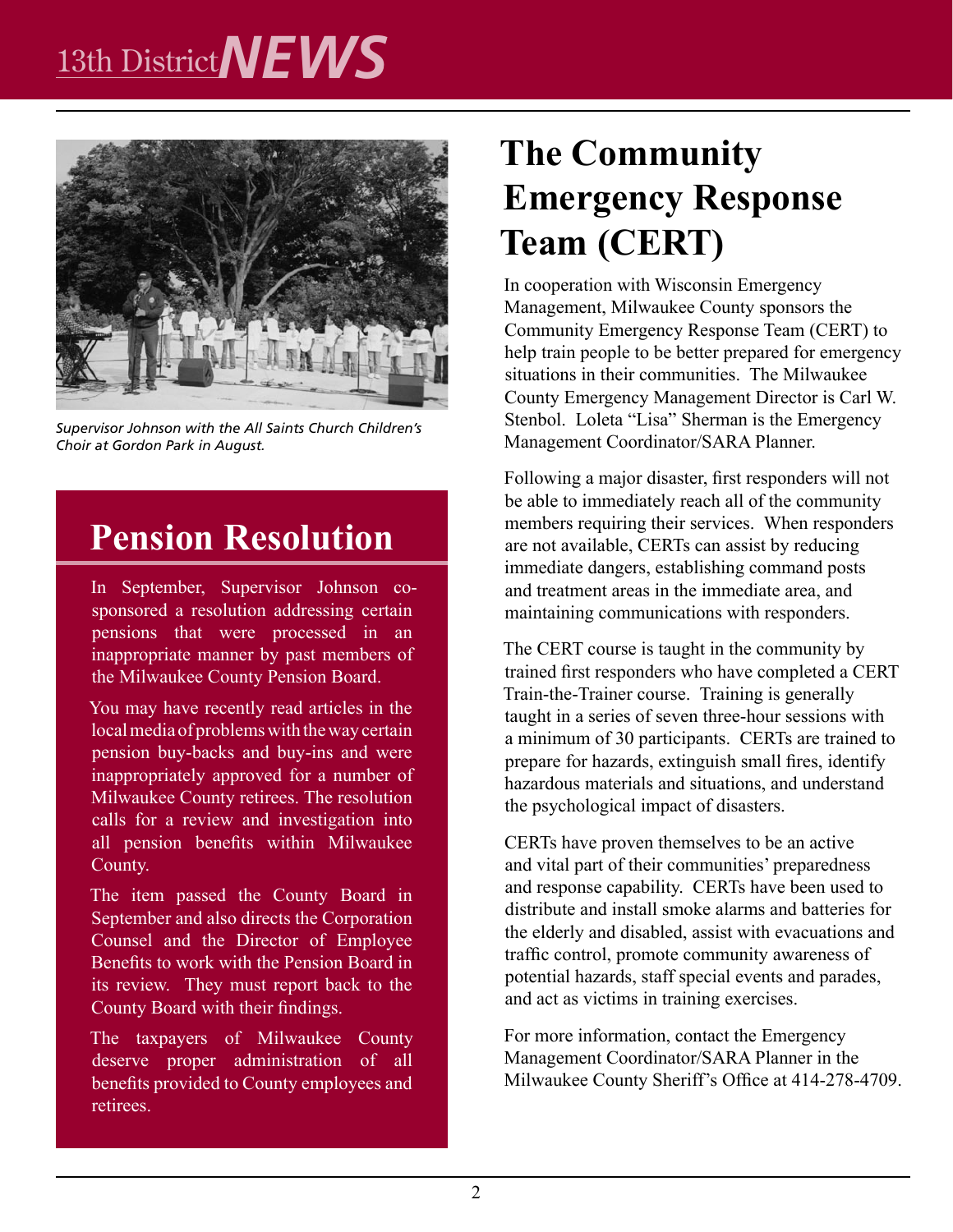#### **Increase diversity in apprenticeship programs**

In September, the Milwaukee County Board approved a resolution to create a work group to improve apprenticeships programs and standards within Milwaukee County. The newly-created Apprenticeship Study Work Group will address major deficiencies in our apprenticeship programs. Supervisor Johnson is interested in improving these programs in part because he was the lead sponsor of the PERC (Park East Redevelopment Compact), which requires increased Apprenticeship Participation.

A recent State of Wisconsin study showed that 85% of construction trade companies failed to employ any African-Americans or Hispanic-Americans. American Indians, Asians and women were also barely represented in those trades.

We hope to improve these statistics. This Work Group can raise the bar in Milwaukee County by establishing standards and measures for apprenticeship programs and ensuring that disadvantaged and minority citizens have an opportunity to advance with apprenticeship opportunities, regardless of their level of education or socio-economic status.

The Apprentice Study Work Group will work to increase diversity among apprenticeship programs in Milwaukee County and consist of representatives from the many areas, including construction and manufacturing trades.

This Work Group will bring suggestions forward to benefit Milwaukee County residents who have had difficulty getting into apprenticeships and other training programs.

## **Our Seniors and Students**

Earlier this year, the County Board hosted Student Government Day as well as the Senior Statesman Program. High school students from around Milwaukee County were paired with a County Supervisor and received a behind-the-scenes tour of Milwaukee County Government, including the Courts, the jail and sitting in on a County Board meeting.



*Supervisor Johnson is pictured with Victor Jackson, a student from Truth Institute, on Student Government Day.*



*Supervisor Johnson with Senior Statesmen Wellington Warren, Shirley Warren and Annie Mannery.*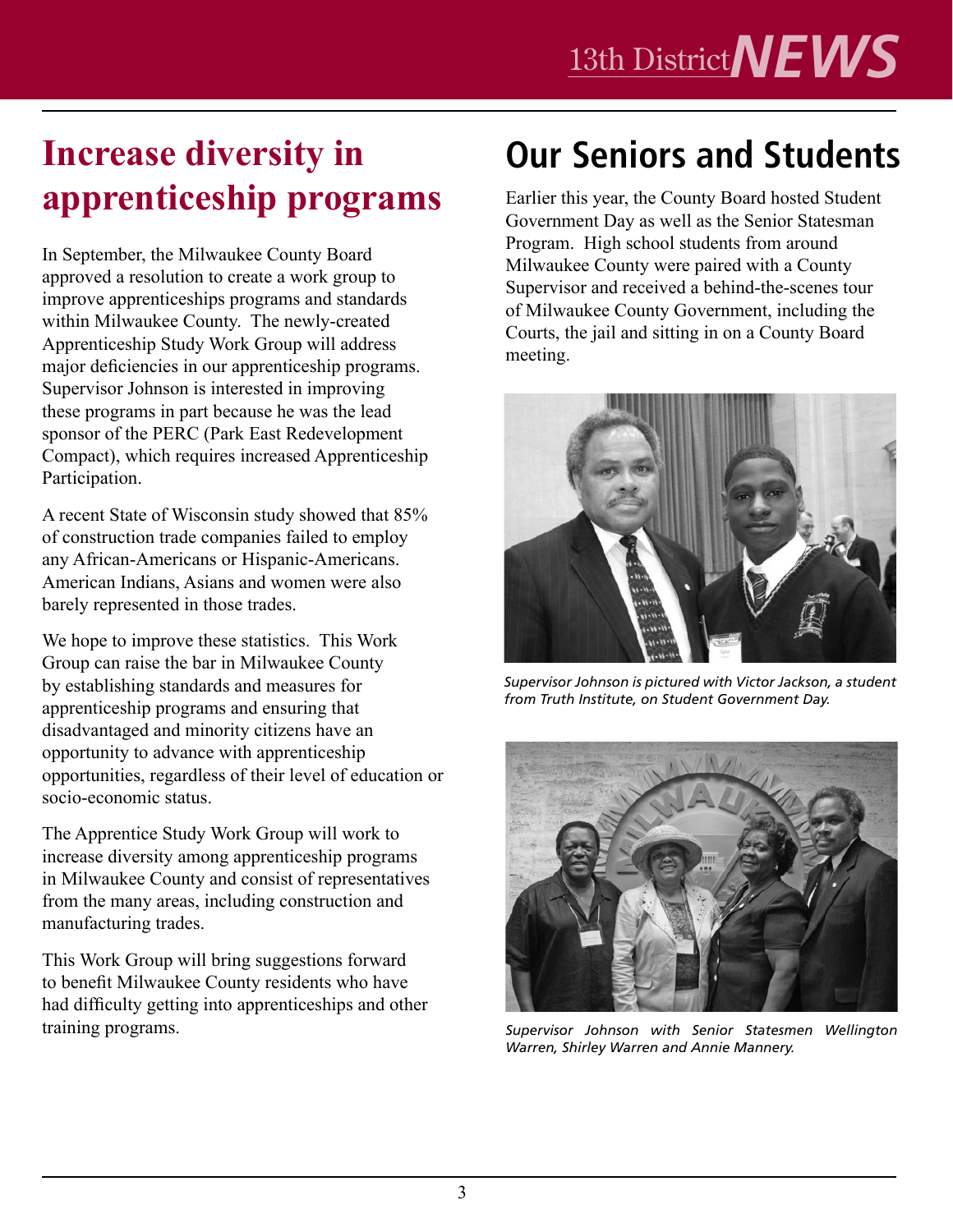

The Voice of America's Counties

## **MILWAUKEE COUNTY RESIDENTS HAVE SAVED MORE THAN \$83,000 ON PRESCRIPTION DRUGS**

#### *Discount available to all Milwaukee County residents with no strings attached*

Milwaukee County residents have saved more than \$83,000 on prescription drugs since 2006, thanks to a discount drug card offered by Milwaukee County and the National Association of Counties (NACo). The program allows counties to distribute free prescription drug discount cards offering an average savings of 20% off common retail prescription prices. Those savings greatly exceed what Milwaukee County pays in dues to NACo on an annual basis.

We all know that health care costs are escalating while the number of insured people is decreasing. This benefit provides immediate, substantial relief from the high prices of prescription drugs. No enrollment forms or membership fees are required. Regardless of

age or income, any Milwaukee County resident can simply show the card at any participating pharmacy.

**Cards can also be obtained from one of the following locations:**

**Milwaukee County Board Offices,**  901 N. 9th Street, Courthouse Room 201

**General Assistance Medical Program,**  9501 Watertown Plank Rd.

**Department of Health and Human Services,**  1220 W. Vliet St. and 1673 S. 9th St.

**Department on Aging,** 310 W. Wisconsin Ave.

**Southside Health Clinic,**  1639 S. 23rd St.

**Milwaukee County Parks Administration**, 9480 Watertown Plank Rd.

**MLK Heritage Clinic,**  2555 N. King Dr.

**16th Street Health Center,**  1032 S. 16th St.

**Clinica Latina,**  1238 S. 16th St.

**Lubsey Clinic,**  5300 W. Villard Ave.

**Runway Dog Exercise Area,**  1214 E. Rawson Ave.

For more information about NACo's free prescription drug discount card, call toll free **1-877-321-2652** or visit **http://naco.advancerx.com.**

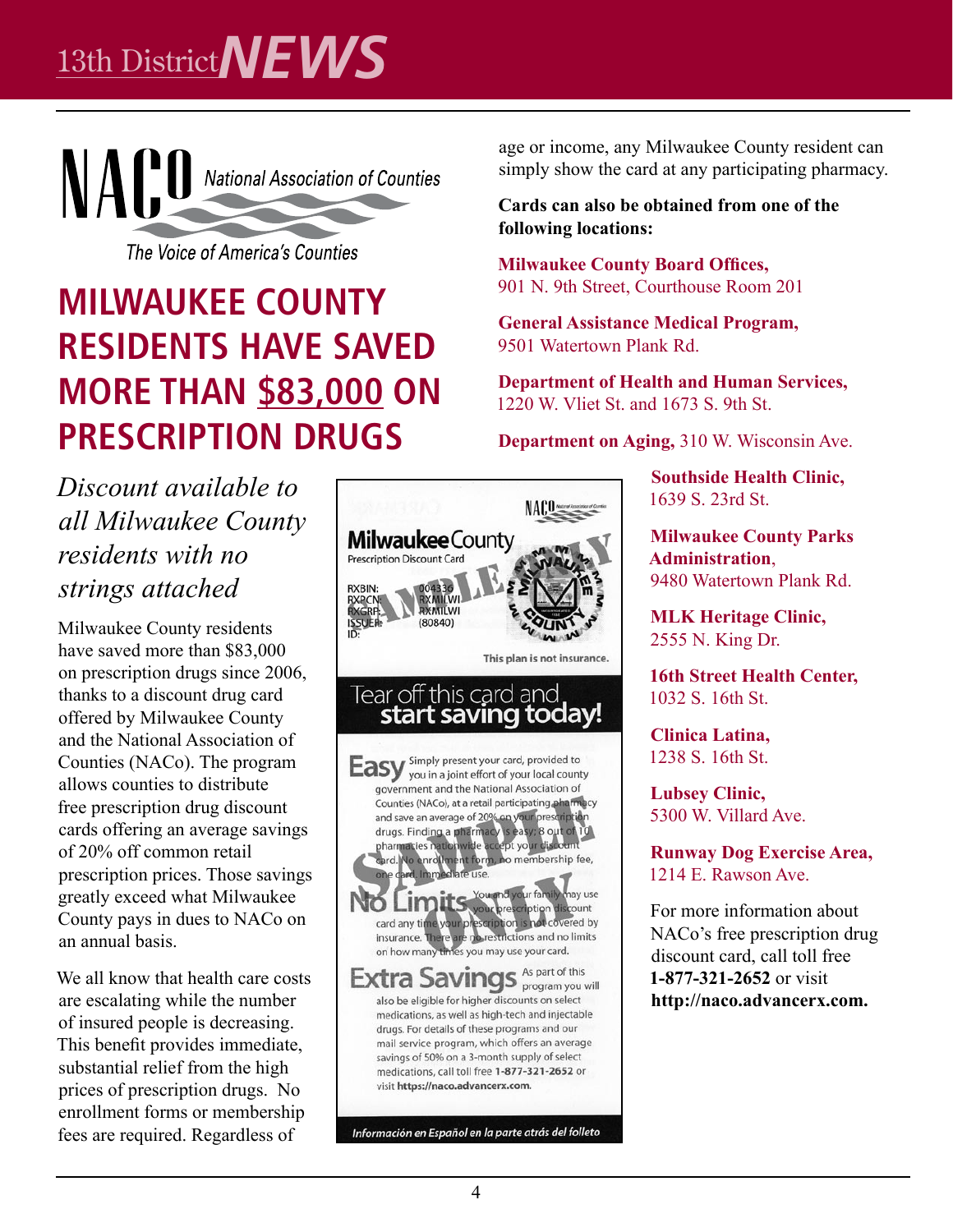#### **We appreciate our Jurors!**

Supervisor Johnson was pleased to honor all Milwaukee County citizens who have served in our jury system. In October, Milwaukee County celebrated Juror Appreciation Month at the **Courthouse** 

Last year, the County Board requested an audit of the jury selection process, after learning that jury pools did not appear to be representative of the population here in Milwaukee County. The results of the audit came out this summer and, while they show some progress has been made to improve jury inclusiveness, more hurdles remain. While 30 percent of the County's voting-age population is either black or Hispanic, these groups still only make up about 19 percent of juries.

Since the audit came out, the County Board has been working with the Courts to come up with alternative ways to improve jury participation. Efforts already underway include public service announcements that are being distributed to local radio stations, the recording of a television spot, and opinion pieces in the local print media.

These efforts are the latest in a series of initiatives intended to thank jurors and their employers for going out of their way to serve our community. We must encourage people of color to make this same level of commitment. The message to them is, "it's not fair if you're not there!"

Jury service is one of the very few things our country asks of us. Yet, throughout the United States, there are concerns about the need to increase citizen participation as jurors. In Milwaukee County, we are no different and we do everything we can to encourage all citizens to honor their civic duty and serve as jurors.

Ultimately, the responsibility to report for jury duty sits squarely on the shoulders of the person summoned. Through jury service, citizens have a unique opportunity to participate in their government, but they have to show up to participate.



There are four simple, inexpensive things YOU can do to ensure representative juries:

- 1) Respond to the jury questionnaire;
- 2) Report to jury duty when summoned;
- 3) Report a change of address promptly to the Department of Transportation; and
- 4) Sign up for a state ID card if not on the DOT list.

If everyone in the community does these things, we will achieve the balance that benefits us all. You must all join us and step up by spreading the message of the importance of jury service. And, if you have recently served, thank you for your service!

#### **Quick facts about Jury Service:**

- ► Jury pools are selected from DOT records (Driver's Licenses and other state-issued ID cards).
- ► You can be called for service a maximum of once every four years.
- ► Jury Management can work with you to reschedule your Jury Service in the event of a conflict.